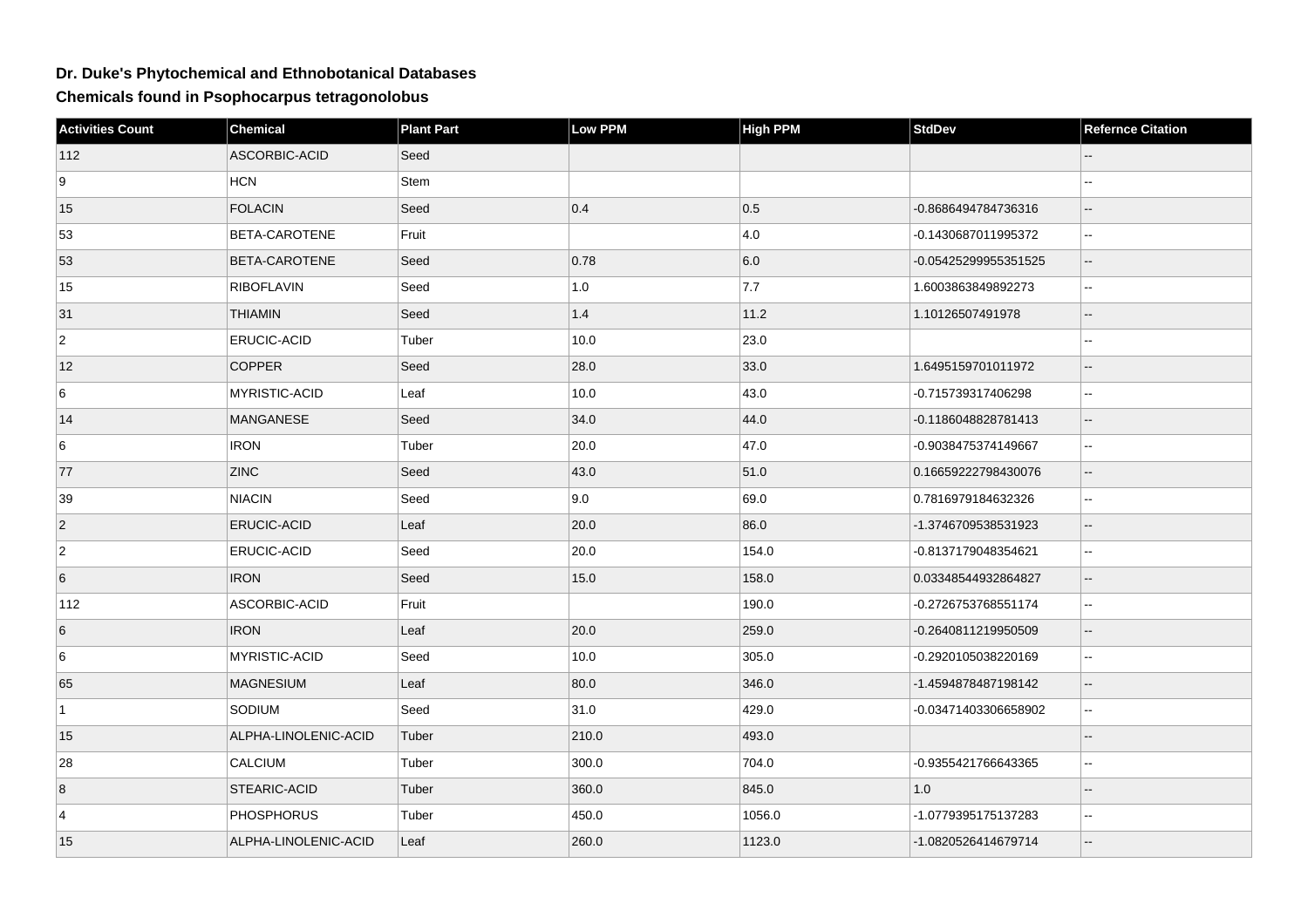| <b>Activities Count</b> | <b>Chemical</b>      | <b>Plant Part</b> | <b>Low PPM</b> | <b>High PPM</b> | <b>StdDev</b>        | <b>Refernce Citation</b>    |
|-------------------------|----------------------|-------------------|----------------|-----------------|----------------------|-----------------------------|
| 13                      | PALMITIC-ACID        | Tuber             | 620.0          | 1455.0          | 1.0                  |                             |
| $\overline{8}$          | STEARIC-ACID         | Leaf              | 440.0          | 1901.0          | 0.616816492807743    | $\overline{\phantom{a}}$    |
| 65                      | <b>MAGNESIUM</b>     | Seed              | 340.0          | 2623.0          | -0.12765623085472022 | $\mathcal{L}_{\mathcal{F}}$ |
| 15                      | <b>METHIONINE</b>    | Leaf              | 640.0          | 2765.0          | -0.267559283063708   | $\overline{\phantom{a}}$    |
| 15                      | ALPHA-LINOLENIC-ACID | Seed              | 230.0          | 2858.0          | -0.27451820813461353 | $\sim$                      |
| $\vert 4 \vert$         | <b>PHOSPHORUS</b>    | Leaf              | 525.0          | 3175.0          | -0.3305242411265015  | $\overline{\phantom{a}}$    |
| $\overline{2}$          | <b>CYSTINE</b>       | Leaf              | 750.0          | 3240.0          | 0.2732055722490112   | $\overline{a}$              |
| 13                      | PALMITIC-ACID        | Leaf              | 760.0          | 3283.0          | -0.3271548367142454  | $\mathbf{u}$                |
| 15                      | <b>METHIONINE</b>    | Tuber             | 1430.0         | 3357.0          | 1.6722129344313175   | $\mathbb{L}^2$              |
| 27                      | LINOLEIC-ACID        | Tuber             | 1530.0         | 3592.0          | 1.0                  | $\overline{\phantom{a}}$    |
| 15                      | <b>METHIONINE</b>    | Seed              | 3560.0         | 3884.0          | -0.11124028840146377 | $\mathbb{L}^2$              |
| $\vert 4 \vert$         | <b>PUFA</b>          | Tuber             | 1740.0         | 4085.0          | 1.0                  | $\overline{\phantom{a}}$    |
| $\overline{2}$          | <b>CYSTINE</b>       | Tuber             | 1970.0         | 4624.0          | 1.412121670161176    | $\sim$ $\sim$               |
| 29                      | <b>TRYPTOPHAN</b>    | Leaf              | 1160.0         | 5011.0          | 2.052127089383901    | $\overline{\phantom{a}}$    |
| $\overline{4}$          | <b>PHOSPHORUS</b>    | Seed              | 334.0          | 5058.0          | -0.07804981200774307 | $\mathbf{L}$                |
| $\overline{8}$          | <b>TYROSINE</b>      | Leaf              | 1260.0         | 5443.0          | -0.7120979322596672  | $\sim$                      |
| 18                      | OLEIC-ACID           | Tuber             | 2320.0         | 5446.0          | 1.0                  | $\sim$                      |
| 13                      | <b>MUFA</b>          | Tuber             | 2340.0         | 5493.0          | 1.0                  | $\overline{\phantom{a}}$    |
| 7                       | <b>HISTIDINE</b>     | Tuber             | 2410.0         | 5657.0          | 1.598810359532183    | $\sim$ $\sim$               |
| 29                      | <b>TRYPTOPHAN</b>    | Tuber             | 2520.0         | 5915.0          | 1.4074884647877386   | $\overline{\phantom{a}}$    |
| $\overline{2}$          | <b>CYSTINE</b>       | Seed              | 5450.0         | 5946.0          | 1.9451550442744132   | $\sim$                      |
| $\vert$ 1               | <b>SERINE</b>        | Leaf              | 1490.0         | 6436.0          | -0.9790662724469538  | $\overline{\phantom{a}}$    |
| 12                      | <b>GLYCINE</b>       | Leaf              | 1490.0         | 6436.0          | -1.0570165649654388  | $\ddotsc$                   |
| 3                       | <b>ALANINE</b>       | Leaf              | 1720.0         | 7430.0          | -1.2016097399886847  | $\overline{\phantom{a}}$    |
| 14                      | <b>POTASSIUM</b>     | Leaf              | 1760.0         | 7602.0          | -1.004239273450328   | $\sim$                      |
| 14                      | ARGININE             | Leaf              | 1780.0         | 7689.0          | -0.7904243451957023  | $\overline{\phantom{a}}$    |
| $\overline{4}$          | <b>THREONINE</b>     | Leaf              | 1820.0         | 7862.0          | -0.6461852655700264  | $\mathbf{u}$                |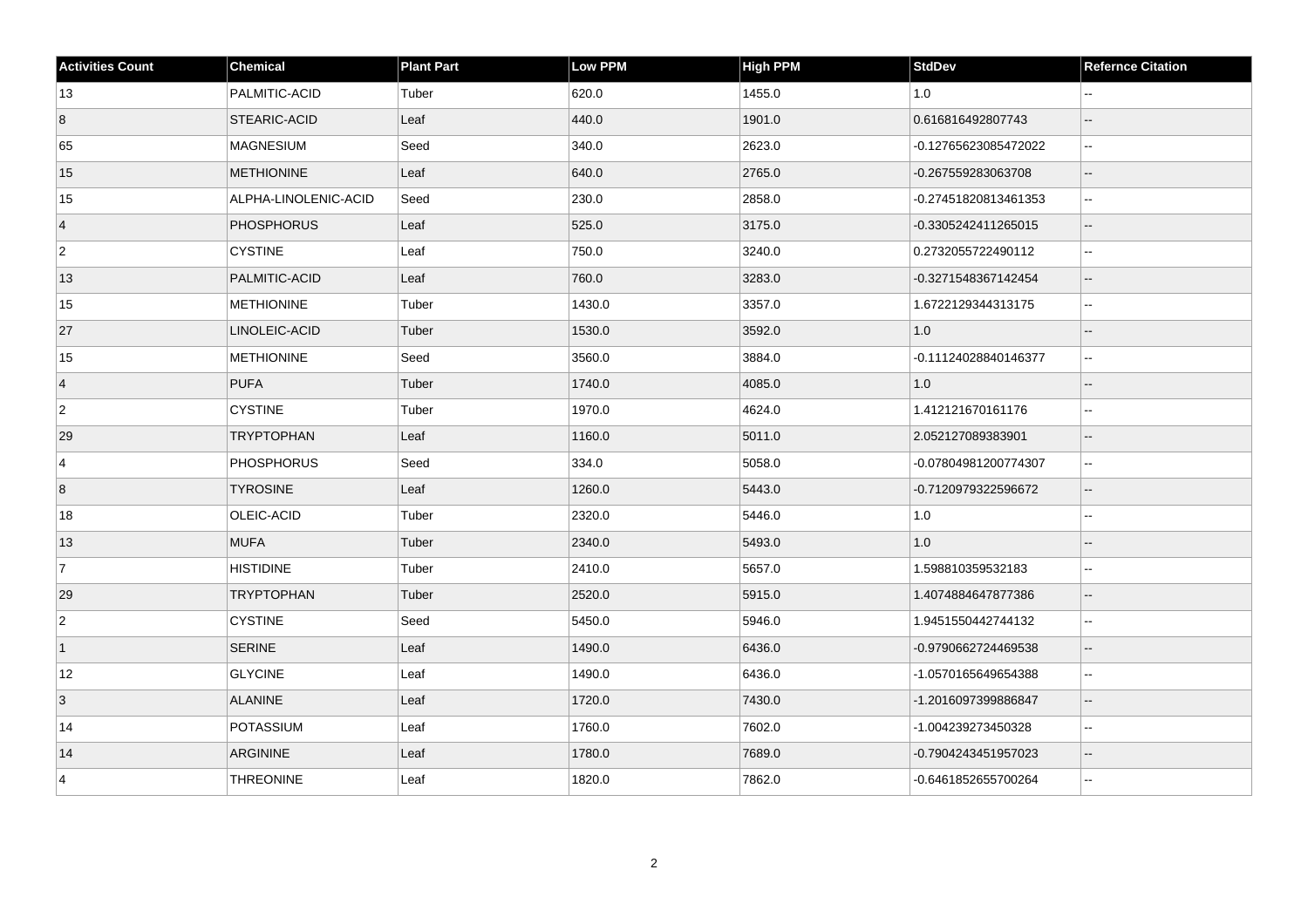| <b>Activities Count</b> | <b>Chemical</b>   | <b>Plant Part</b> | <b>Low PPM</b> | <b>High PPM</b> | <b>StdDev</b>        | <b>Refernce Citation</b> |
|-------------------------|-------------------|-------------------|----------------|-----------------|----------------------|--------------------------|
| 27                      | LINOLEIC-ACID     | Leaf              | 1870.0         | 8078.0          | -0.01729539289577017 | $\sim$                   |
| $\vert$ 7               | PHENYLALANINE     | Leaf              | 1880.0         | 8121.0          | -0.5561969565076621  | $\Box$                   |
| 8                       | STEARIC-ACID      | Seed              | 7450.0         | 8128.0          | -0.38904004052981384 | $\overline{\phantom{a}}$ |
| 8                       | <b>TYROSINE</b>   | Tuber             | 3530.0         | 8286.0          | 1.6435482614290524   | $\mathbf{u}$             |
| 29                      | <b>TRYPTOPHAN</b> | Seed              | 7620.0         | 8313.0          | 1.7010446499058511   | $-$                      |
| 28                      | <b>CALCIUM</b>    | Seed              | 567.0          | 8586.0          | 0.8153644089249918   | $\overline{\phantom{a}}$ |
| $\vert$ 7               | <b>HISTIDINE</b>  | Leaf              | 7900.0         | 8618.0          | 1.6268625166061266   | $\overline{\phantom{a}}$ |
| 3                       | <b>ISOLEUCINE</b> | Leaf              | 2040.0         | 8812.0          | -0.8377541303154443  | $\sim$                   |
| 12                      | <b>GLYCINE</b>    | Tuber             | 3900.0         | 9155.0          | 1.533447141764445    | $\mathbf{u}$             |
| $\overline{4}$          | <b>PUFA</b>       | Leaf              | 2130.0         | 9201.0          | -1.4161635126790344  |                          |
| 3                       | <b>ALANINE</b>    | Tuber             | 3970.0         | 9319.0          | 1.557710779605233    | $\sim$                   |
| 14                      | ARGININE          | Tuber             | 4120.0         | 9671.0          | 0.4703507568264136   | $\sim$                   |
| 4                       | <b>LYSINE</b>     | Leaf              | 2280.0         | 9849.0          | -0.6872511348812355  | $\mathbf{L}$             |
| 3                       | <b>ISOLEUCINE</b> | Tuber             | 4250.0         | 9976.0          | 1.5964830014926703   | $\overline{\phantom{a}}$ |
| 3                       | <b>VALINE</b>     | Leaf              | 2450.0         | 10583.0         | -0.5915120272081044  | $\overline{\phantom{a}}$ |
| <sup>7</sup>            | PHENYLALANINE     | Tuber             | 4510.0         | 10587.0         | 1.6201849608902243   | $\sim$                   |
| 4                       | <b>THREONINE</b>  | Tuber             | 4510.0         | 10587.0         | 1.7166275671075264   | $\sim$                   |
| $\vert$ 1               | <b>SERINE</b>     | Tuber             | 4640.0         | 10892.0         | 1.667447844953693    | $\sim$                   |
| 3                       | <b>ALANINE</b>    | Seed              | 10400.0        | 11346.0         | 0.25292271625770724  |                          |
| 28                      | CALCIUM           | Leaf              | 1845.0         | 11383.0         | -0.4819955536205135  | $-$                      |
| 18                      | OLEIC-ACID        | Leaf              | 2840.0         | 12268.0         | 1.0824599430267432   | $\overline{\phantom{a}}$ |
| 13                      | <b>MUFA</b>       | Leaf              | 2850.0         | 12312.0         | 0.46841244175438723  | $\mathbf{u}$             |
| 12                      | <b>GLYCINE</b>    | Seed              | 11400.0        | 12437.0         | 0.2146778870656656   | ă.                       |
| $\overline{4}$          | <b>THREONINE</b>  | Seed              | 11790.0        | 12863.0         | 1.0570792621709848   | $\sim$                   |
| $\vert$ 1               | <b>SERINE</b>     | Seed              | 12350.0        | 13474.0         | 0.5557275304904465   | $\overline{a}$           |
| 13                      | PALMITIC-ACID     | Seed              | 660.0          | 13692.0         | -0.41709066285976165 | $\sim$ $\sim$            |
| $\overline{4}$          | <b>LYSINE</b>     | Tuber             | 5920.0         | 13897.0         | 1.6784251962427683   |                          |